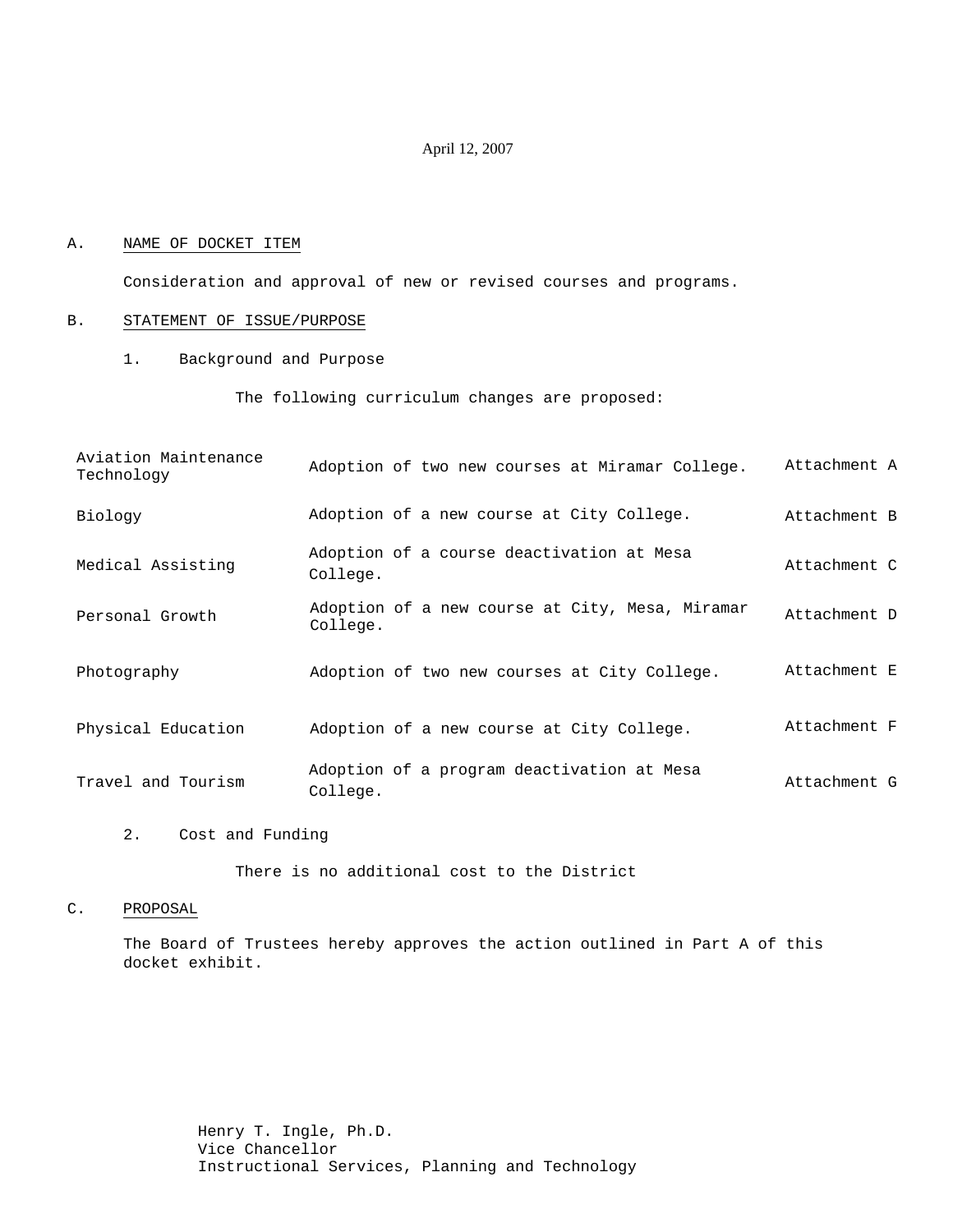Adoption of two new courses at Miramar College.

Proposed courses at Miramar College:

#### **102G General Aviation Maintenance Technology Practices I 6.00 hours lab, 2.00 units**

**Grade Only** 

*Corequisite: Completion of or concurrent enrollment in:* Aviation Maintenance Technology 101G with a grade of "C" or better, or equivalent. *Advisory:* English 51 and English 56 and Mathematics 32, each with a grade of "C" or better, or equivalent, or Assessment Skill Levels W5, R5 and M20.

*Limitation on Enrollment:* This course is not open to students with previous credit for Aviation Maintenance Technology 050, 100L, 100S, 102A, 102B, or 102E.

This course provides practical training in the use of basic aviation maintenance hand and power tools. Students learn about safety wiring, twist drills, torque methods, Federal Aviation Administration (FAA) forms and publications, and aircraft weight and balance. The content of this course meets the minimum requirements of Federal Aviation Regulation (FAR) Part 147; Appendix B; Subjects C, F, H, I, J, K, and L. (FT) Associate Degree Credit & transfer to CSU and/or private colleges and universities.

### **102H General Aviation Maintenance Technology Practices II 6.00 hours lab, 2.00 units**

**Grade Only** 

*Corequisite: Completion of or concurrent enrollment in:* Aviation Maintenance Technology 101H and Aviation Maintenance Technology 102G, each with a grade of "C" or better, or equivalent. *Advisory:* English 51 and English 56 and Mathematics 32, each with a grade of "C" or better, or equivalent, or Assessment Skill Levels W5, R5 and M20. *Limitation on Enrollment:* This course is not open to students with previous credit for AVIM 050, 100L, 100S, 102C, 102D, or 102E. This course provides practical training in aircraft fuel and instrument systems, materials, and blueprints. Topics include materials and processes, aircraft hardware, corrosion control, and drafting and blueprint reading. The content

of this course meets the minimum requirements of Federal Aviation Regulation (FAR) Part 147; Appendix B; Subjects B, D, E, and G and Part 147; Appendix C, Section II, Subjects D and F. (FT) Associate Degree Credit & transfer to CSU and/or private colleges and universities.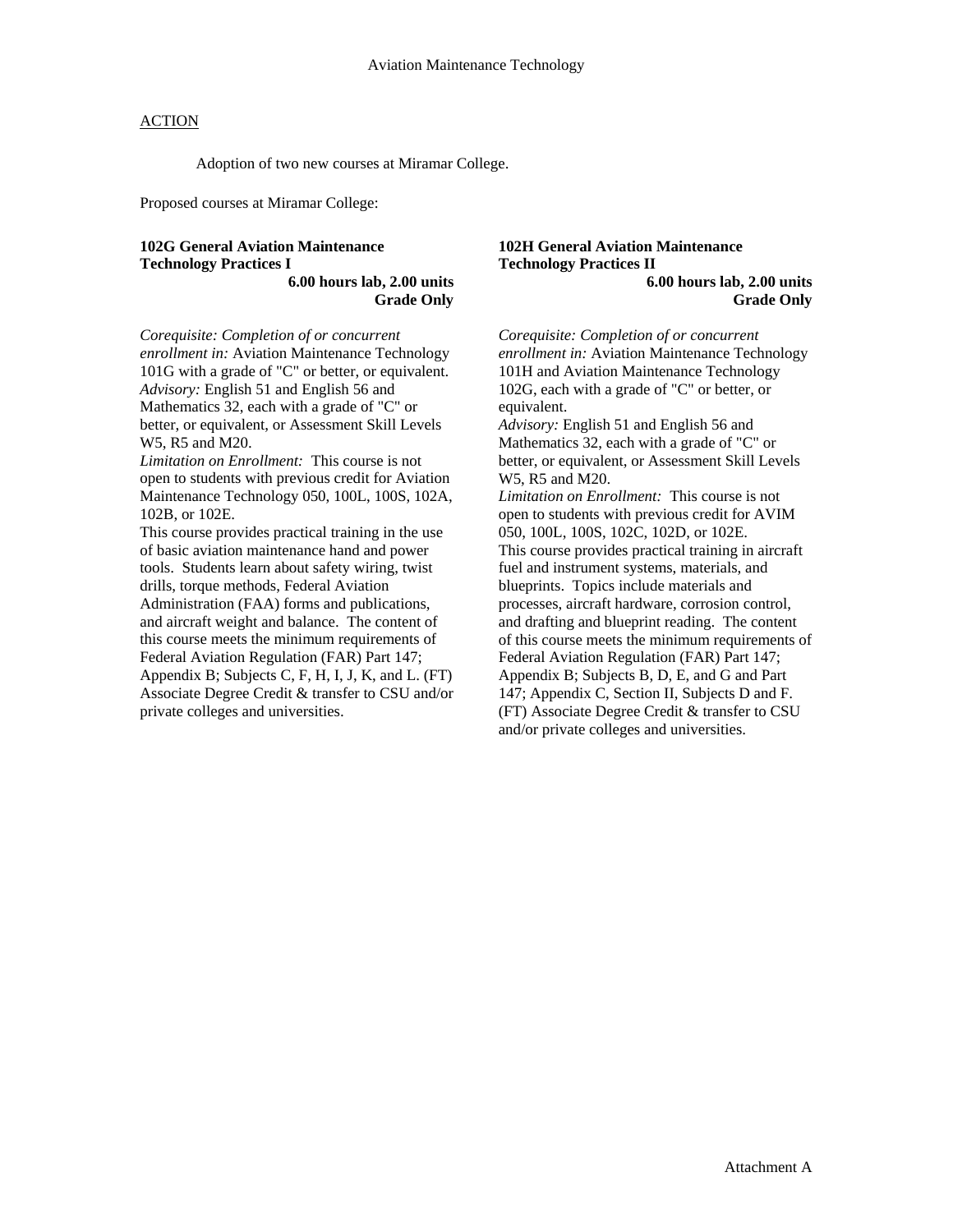Adoption of a new course at City College.

Proposed course at City College:

#### **111 Cancer Biology 3.00 hours lecture, 3.00 units Letter Grade or Credit/No Credit Option**

*Advisory:* English 51 and English 56, each with a grade of "C" or better, or equivalent, or Assessment Skill Levels W5 and R5. *Limitation on Enrollment:* This course is not open to students with previous credit for BIOL 123.

This is an introductory course that examines the basic biology of cancer and the approaches currently taken in cancer treatment. Basic principles of cell biology and genetics are explored to unravel the mechanisms of cancer development and the development of effective cancer therapeutics and preventative measures. The course emphasizes the process of scientific inquiry to illustrate how cancer biologists gather and analyze data in order to better understand and treat this disease estimated to be the number two killer in the US. The course is intended for all that want to learn about the types of cancer, causes of cancer, treatments of cancer, and the social impact of this disease on patients, families and society. (FT) Associate Degree Credit & transfer to CSU and/or private colleges and universities.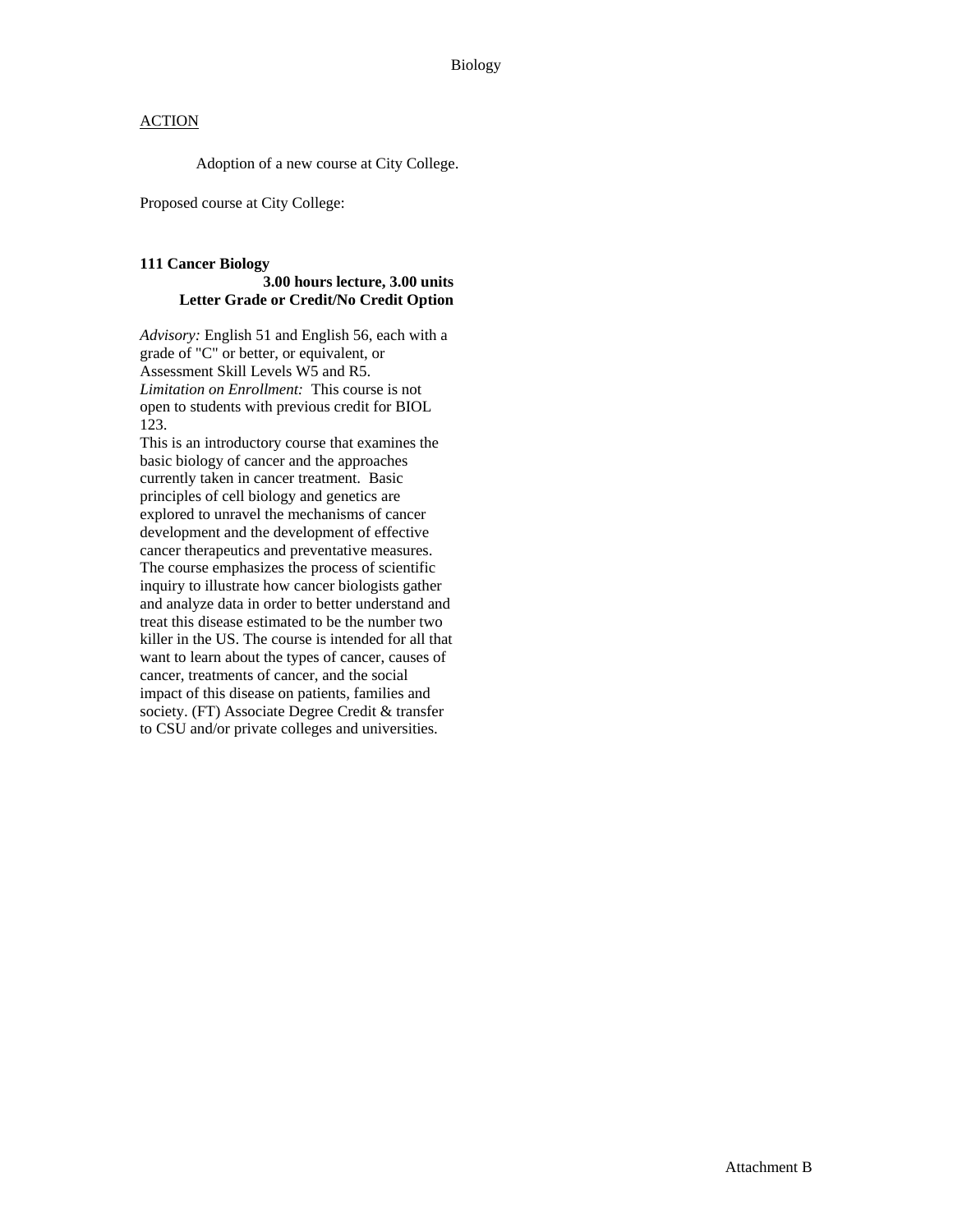Adoption of a course deactivation at Mesa College.

Proposed course at Mesa College:

## **130 Advanced Clinical Assisting 3.00 hours lecture, 3.00 hours lab, 4.00 units Grade Only**

*Prerequisite:* Medical Assisting 120 with a grade of "C" or better, or equivalent. Students are instructed in basic microbiology, immunology and hematology. Principles of various methods of disinfection and sterilization and principles of minor surgery as performed in the medical office. They are introduced to elementary pharmacology with emphasis on prescription reading and handling and care of medicines, preparation of patients for diagnostic examinations. Students are required to obtain CPR certification from a community source and present the certificate before completion of the course. (FT) Associate Degree Credit & transfer to CSU and/or private colleges and universities.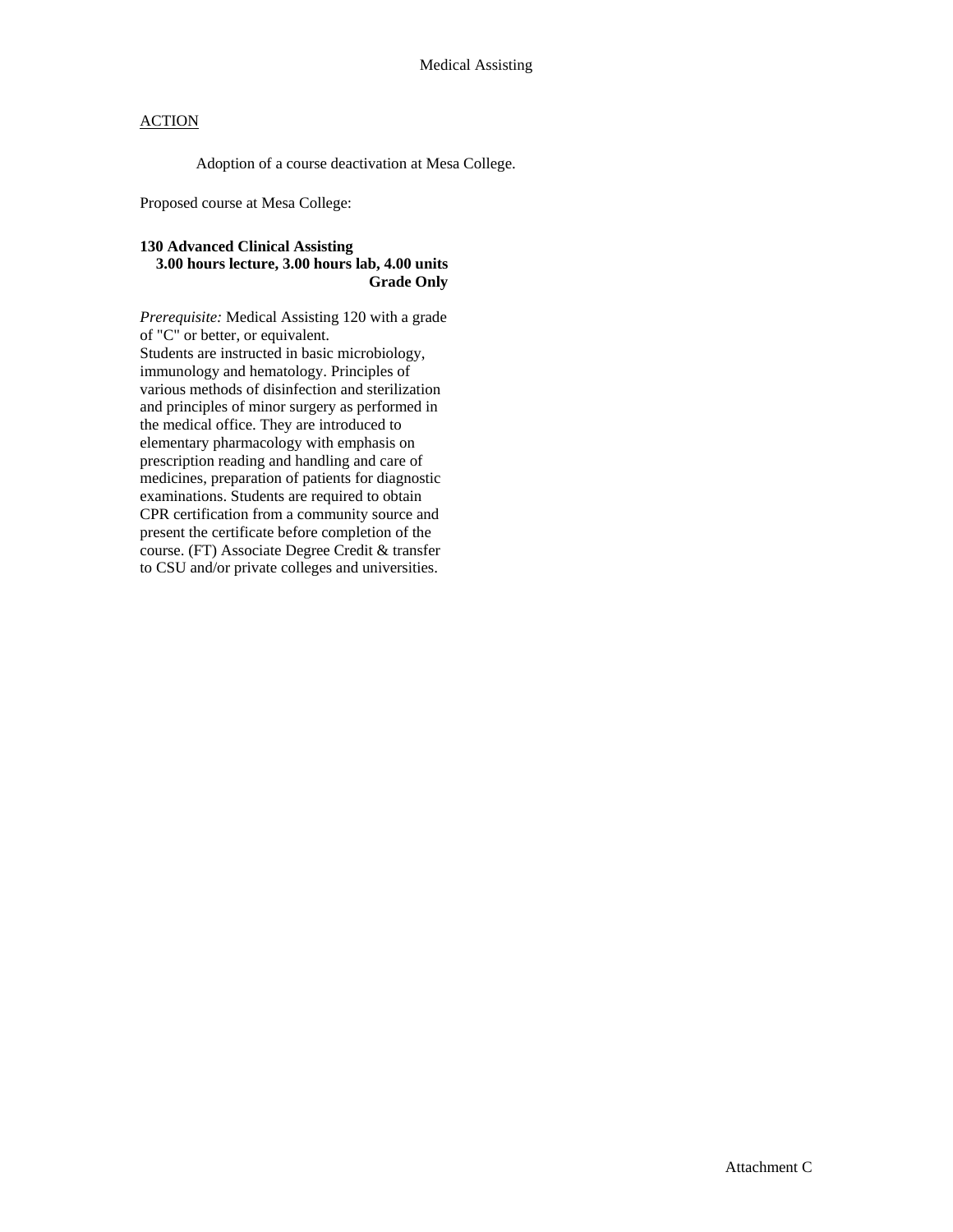Adoption of a new course at City, Mesa and Miramar College.

Proposed course at City, Mesa and Miramar College:

## **120 College Success and Lifelong Learning 3.00 hours lecture, 3.00 units Letter Grade or Credit/No Credit Option**

*Advisory:* English 51 and English 56, each with a grade of "C" or better, or equivalent, or Assessment Skill Levels W5 and R5.

*Limitation on Enrollment:* This course is not open to students with previous credit for Personal Growth 127. This course teaches success strategies to enhance academic and lifelong learning skills. Students explore topics such as motivation and attitudes, values, goal setting, decision-making processes, critical and creative thinking, personal health topics, interpersonal communication, developmental psychology, and learning and personality theories, as well as other techniques for maximizing their abilities to succeed as lifelong learners. Students apply these topics as they relate to their self-development as integrated physiological and psychological entities and acquire strategies to effectively deal with issues in their personal lives and educational and career plans. (FT) Associate Degree Credit & transfer to CSU and/or private colleges and universities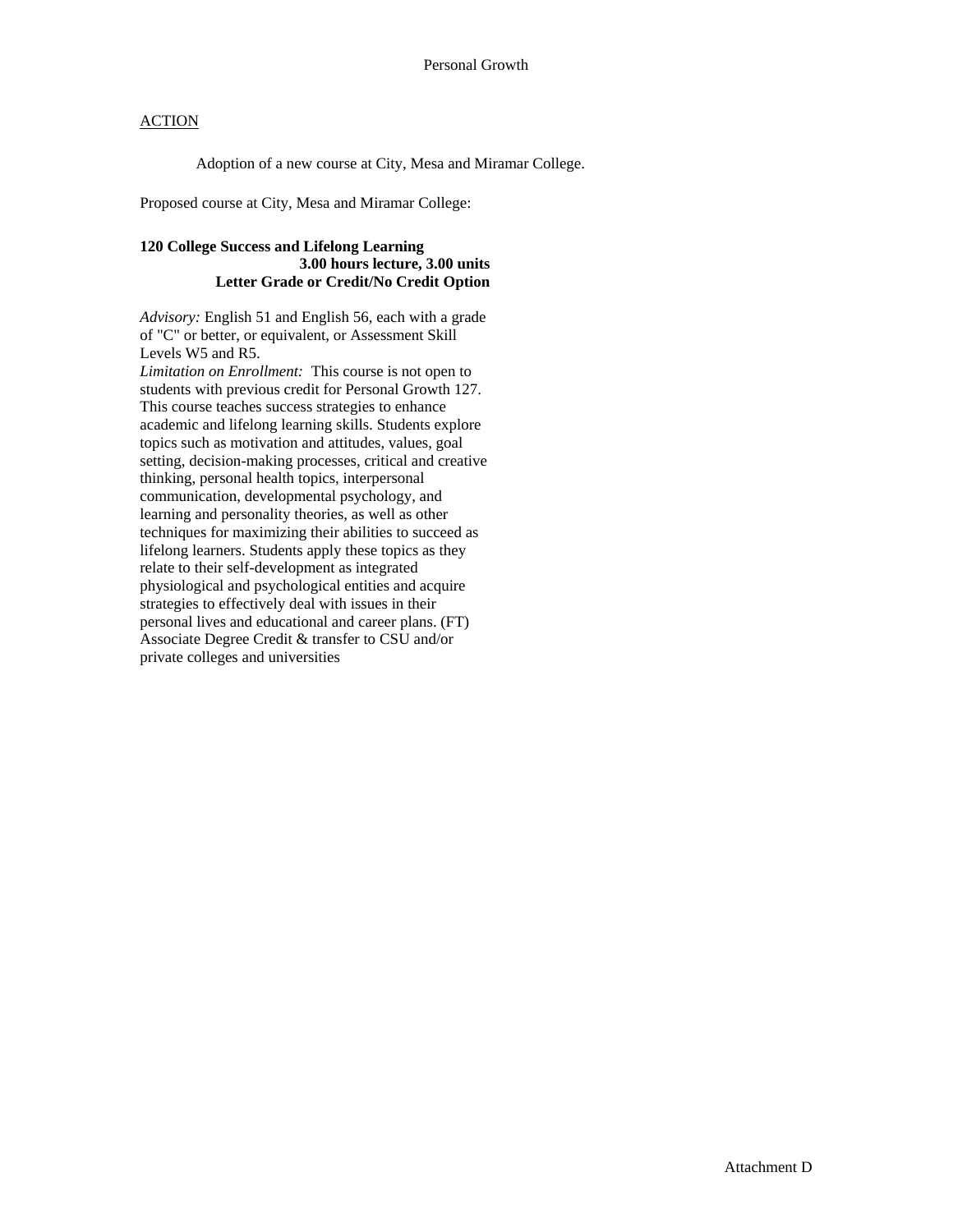Adoption of two new courses at City College.

Proposed courses at City College:

## **102 Directed Photo Lab Studies 3.00 hours lab, 1.00 units Credit/No Credit Only**

*Prerequisite:* PHOT 100 with a grade of "C" or better, or equivalent or PHOT 143 with a grade of "C" or better, or equivalent. A supervised laboratory in darkroom and/or digital photography. Emphasis is placed on refinement of personal photographic skills. This course is designed for intermediate and advanced photography students. May be taken up to four times. Content will vary with each repetition in photographic subjects and application of techniques. (FT) Associate Degree Credit & transfer to CSU and/or private colleges and universities.

### **245 Landscape and Nature Photography 1.50 hours lecture, 4.50 hours lab, 3.00 units Grade Only**

*Prerequisite:* Photography 100 or Photography 105 or Photography 143, with a grade of "C" or better, or equivalent.

*Limitation on Enrollment:* This course is not open to students with previous credit for Photography 265C

This course explores the application of film and digital photography in the natural outdoor setting. From images of the "Grand Landscape" to details and abstracts drawn from nature, the class studies effect of light, exposure, composition, concepts of isolation and context, color theory, and various camera shooting techniques along with the work of major landscape and nature photographers. The class is designed for intermediate level photo students who have basic film or digital skills. (FT) Associate Degree Credit & transfer to CSU and/or private colleges and universities.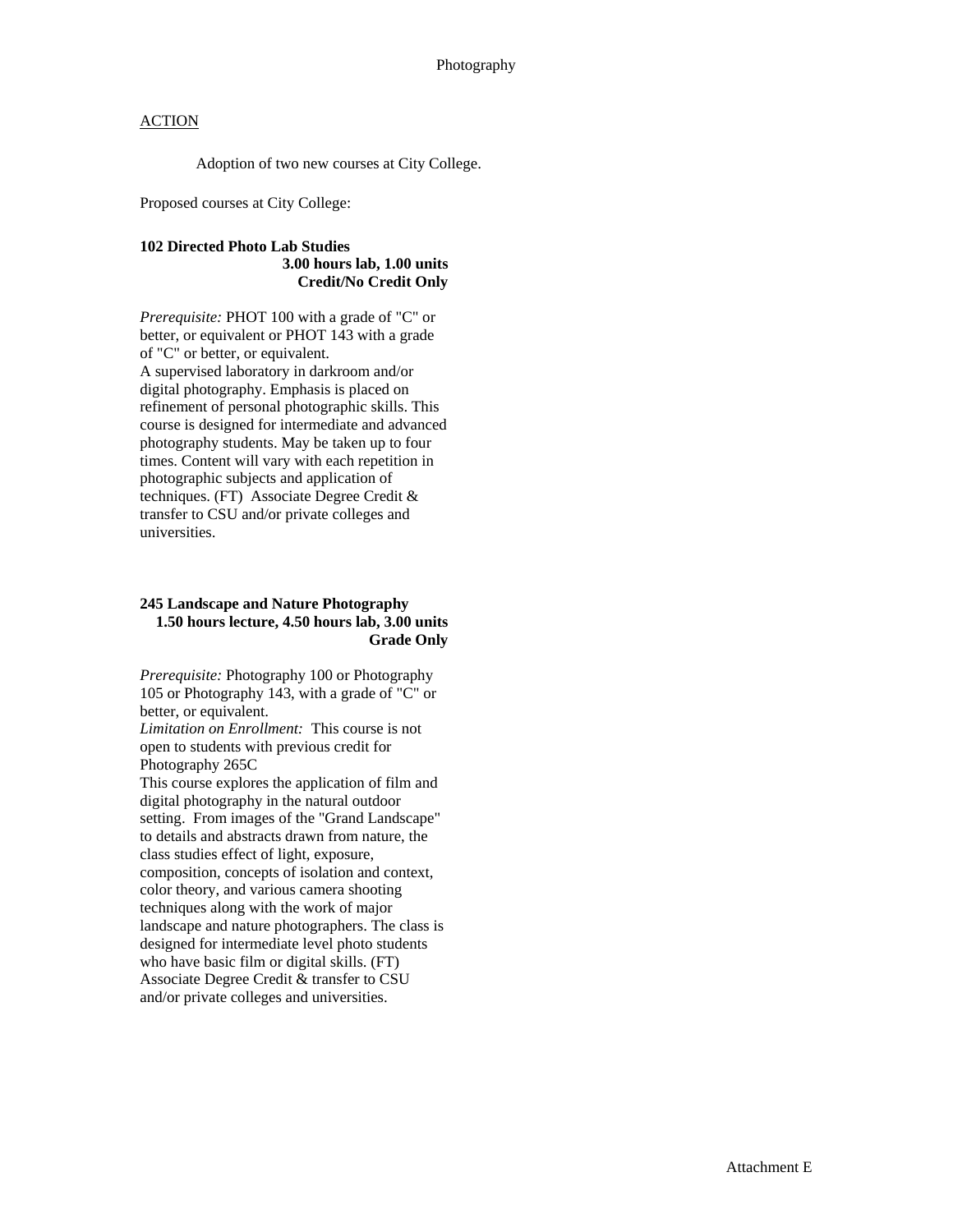Adoption of a new course at City College.

Proposed course at City College:

## **249A Professional Activities/Badminton 1.50 hours lecture, 1.50 hours lab, 2.00 units Letter Grade or Credit/No Credit Option**

*Corequisite:* Physical Education 200. This is a course in which students competing in their first intercollegiate badminton season learn the theoretical concepts necessary for successful participation. Topics covered include mechanical analysis of fundamentals through advanced badminton skills, offensive/defensive strategies, statistics, rules and officiating. (FT) Associate Degree Credit & transfer to CSU and/or private colleges and universities.